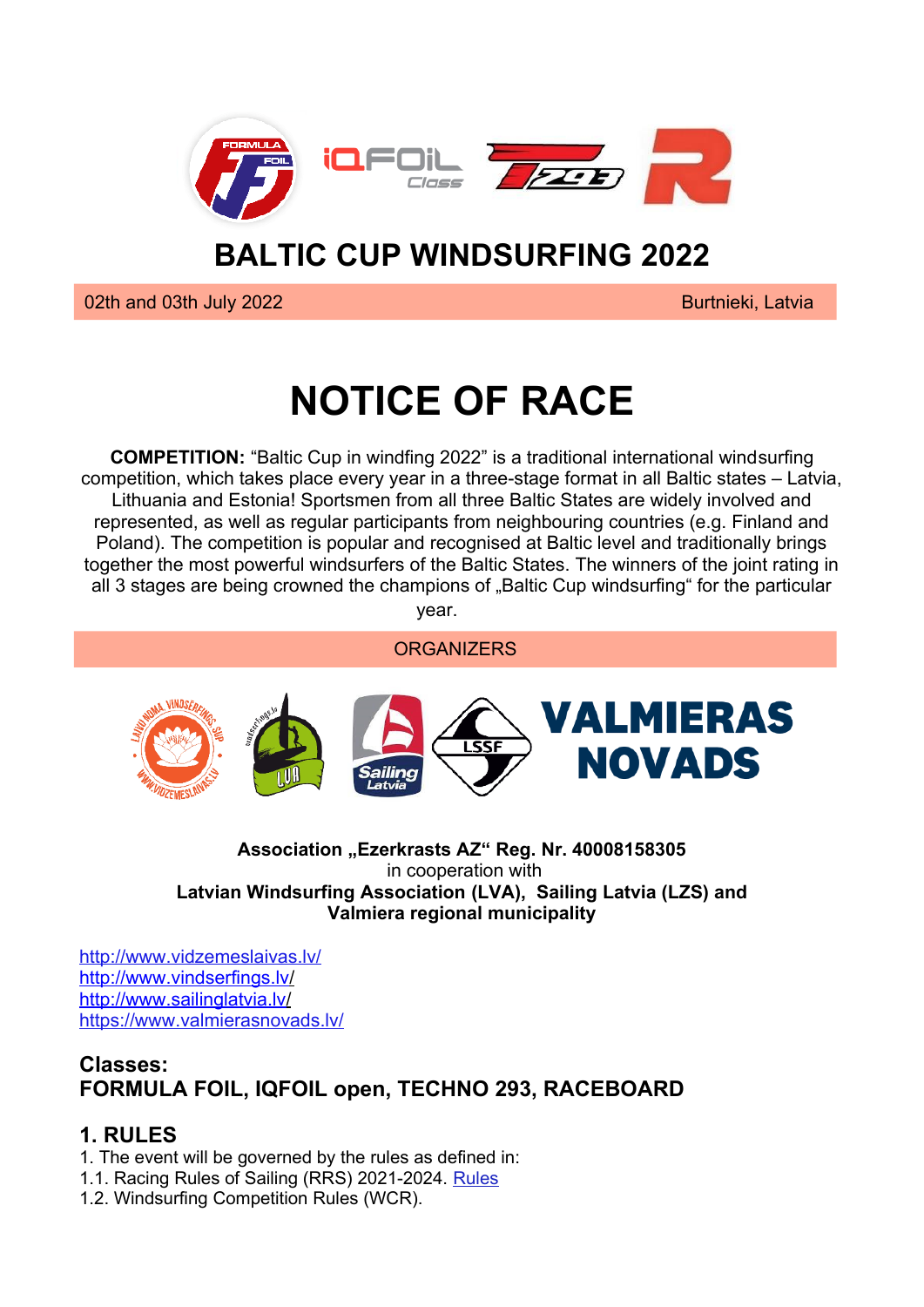1.3. The Class Rules of the participating classes shall apply:

1.3.1. Formula Foil Class Rules & Championship Rules [Formula Foil rules](https://d7qh6ksdplczd.cloudfront.net/sailing/wp-content/uploads/2022/02/04092228/IFWS_CR_20220201.pdf)

1.3.2. IQfoil Class Rules & Championship Rules [IQfoil rules](https://www.iqfoilclassofficial.org/_files/ugd/45680b_898db85c56a749c7b047fc950c26d7cf.pdf) \*

(\*) - IQfoil open class inventory limitations described in NoR section 8.4.

1.3.3 Techno 293 Class Rules & Championship Rules [Techno 293 rules](https://www.sailing.org/tools/documents/T2932012CR201112-%5B13928%5D.pdf).

1.3.4 Raceboard Class Rules & Championship Rules [Raceboard rules](https://www.sailing.org/tools/documents/RACCR20220101-%5B27820%5D.pdf)

1.4. No national prescriptions will apply.

1.5. Notice of the race (NoR) and Sailing instructions (SI)

1.6. If there is a conflict between the Notice of the race (NoR) and class rules Notice of the race takes precedence.

1.7. If there is a conflict between languages the English text will take precedence.

1.8. If there is a conflict between the Sailing Instructions and any other document governing the event the Sailing Instructions shall take precedence.

#### **2. ADVERTISING**

2.1 Sailors may be required to display advertising chosen and supplied by the organising authority. World Sailing Regulation 20 'Advertising Code' shall apply.

2.2 Event branding shall be worn at all times when afloat, and as requested by the organizers during media interviews and during the prize giving.

## **3. CLASSES & DIVISIONS**

#### **3.A FORMULA FOIL CLASS – Overall**

#### **3.A.1. Formula foil Divisions:**

3.A.1.1. Formula foil woman

3.A.1.2. Formula foil Master shall be a competitor over the age of 40 (born 1981 or earlier)

3.A.1.3. Formula foil Grand Master shall be a competitor over the age of 50 (born 1971 or earlier).

**3.A.2.** Division is created if there is minimum of 4 competitors matching divisions requirements (no minimum for women division)!

#### **3.B IQFOIL (open) CLASS**

#### **3.B.1. IQfoil (open) Divisions:**

3.B.1.2. IQfoil junior U-15 overall shall be a competitor under the age 15 (born in 2008 or later).

3.B.1.2. IQfoil youth U-17 overall shall be a competitor under the age 17 (born in 2006 or later).

3.B.1.3. IQfoil youth girls U-19 shall be a competitor under the age 19 (born in 2004 or later).

3.B.1.4. IQfoil youth boys U-19 shall be a competitor under the age 19 (born in 2004 or later).

**3.B.2.** Division is created if there is minimum of 4 competitors matching divisions requirements (no minimum for youth girls division)!

#### **3.C TECHNO293 CLASS:**

#### **3.C.1. Techno293 Divisions:**

- 3.C.1.1. Techno293/minim-3.5m2 overall (born in or after 2010, but not later than 2014)
- 3.C.1.2. Techno293/minim U13 overall (born in or after 2010)
- 3.C.1.3. Techno293/junior U15 girls (born in or after 2008)
- 3.C.1.4. Techno293/junior U15 boys (born in or after 2008)
- 3.C.1.5. Techno293/youth U17 girls (born in or after 2006)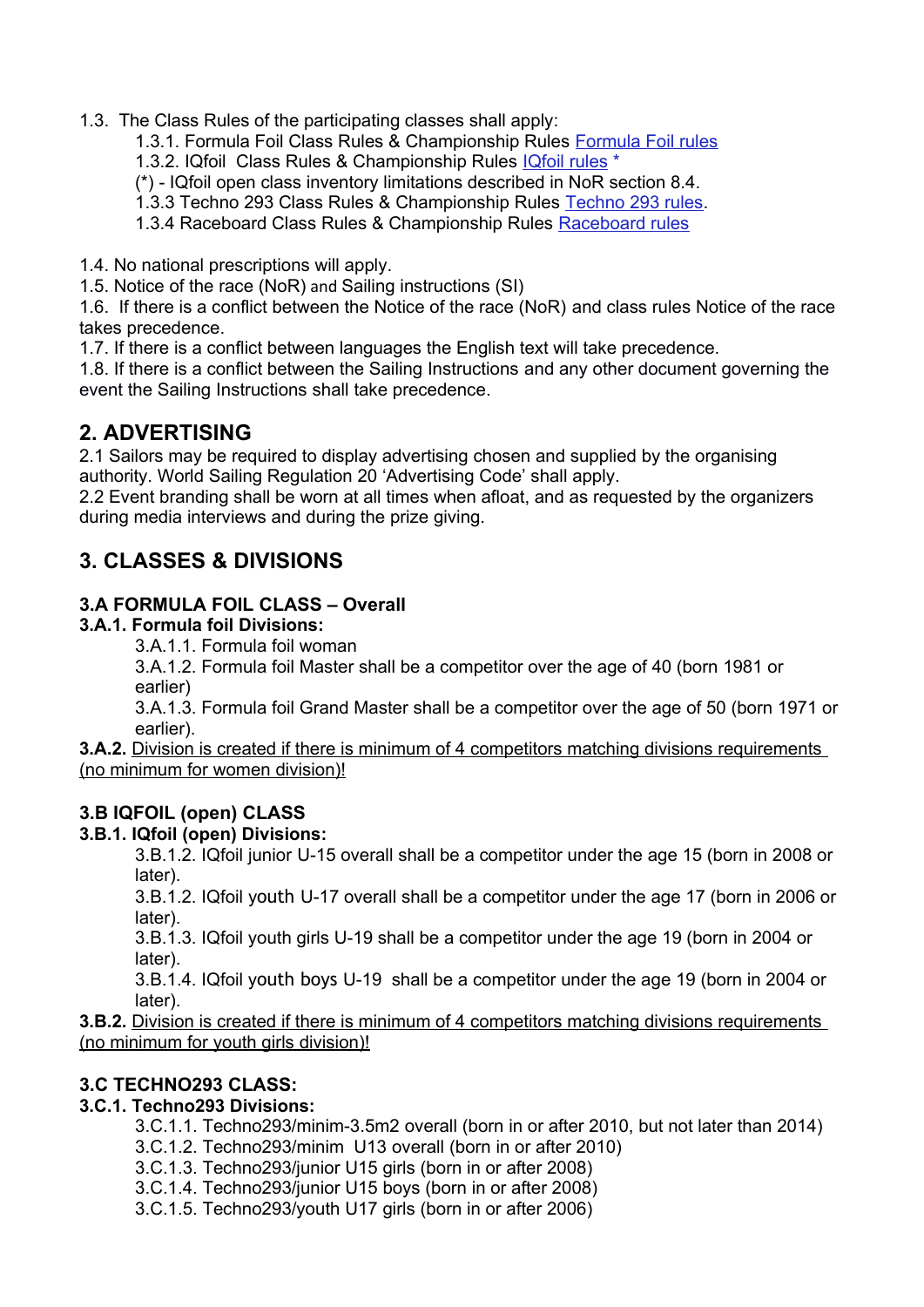3.C.1.6. Techno293/youth U17 boys(born in or after 2006)

**3.C.2.** Division is created if there is minimum of 4 competitors matching divisions requirements

#### **3.D RACEBOARD CLASS - Overall**

#### **3.D.1. Raceboard Divisions**:

3.D.1.1. Raceboard women

3.D.1.2. Raceboard Grand Master shall be a competitor over the age of 50 (born 1971 or earlier)

3.D.1.3. Raceboard Veteran shall be a competitor over the age of 60 (born 1961 or earlier)

**3.D.2.** Division is created if there is minimum of 4 competitors matching divisions requirements ( no minimum for women division)!

## **4. ELIGIBILITY AND ENTRY**

4.1. All entries shall meet the requirements of World Sailing Regulation 19 - Eligibility Code. 4.2. Competitors shall be members of their National Class Association.

4.3. Competitors and accompanying personnel, as well as persons involved in the organisation of competitions (coaches, technical staff, judges, assistants, etc.) are obliged to perform accreditation at the place of competition by showing a personal identification document and receiving an accreditation card.

4.3.1. The following shall be presented upon registration:

- \* Original Entry Form **[LINK TO PRINTABLE ENTRY FORM](https://docs.google.com/document/d/1sNlDO-OBsn0Cv8V_UO0nzHVmlKqB6XmQ4gCgVK23w-g/edit)**
- \* Evidence of valid third party insurance
- \* Proof of age
- **\* [Parental Permission Form](http://internationalwindsurfing.com/userfiles/documents/Parental_Permission_Form_Generic.pdf)** *for under the age of 18*

## **5. ENTRY FEES and REGISTRATION**

5.1. Early preregistration online is avaliable: **[PREREGISTRATION ONLINE](https://docs.google.com/forms/d/e/1FAIpQLSdQz_sgYzE2f-kQK2AbJB3NkZLafo-KN_0q8lz5-z3ke4E92g/viewform)**

- 5.2. The required entry fee with online preregistration for adults: **40,- EUR**
- 5.3. The required Youth entry fee (under age of 18) with online preregistration **: 30,- EUR**

5.4. All entry fees shall be paid at event race office first day of competition during registration in cash.

5.5. Participants who are not preregistrated online have to pay **additional 10,- EUR** late registration fee.

## **6. RACE FORMAT**

6.1. Classes can be given a joint start. The decision on a joint start for different classes is made by the chief judge of the competition

6.2. Men and women, boys and girls may race together.

6.3. Depending on the strength of the wind, the chief judge may determine the course or slalom distance.

6.4. The number of races for the class is determined by the organizer of the competition and the chief judge of the competition.

6.5. The maximum number of races per board class per day is 6 races in the course distance and 8 races in the slalom distance for all classes except Techno 293 (max. 4 races per day) 6.6. A regatta has taken place if at least 2 (two) races have been completed within the class.

## **7. SCHEDULE**

**Saturday 02 July**

9:00-10:30 Registration 11:00 Skippers Meeting 12:00 First possible warning signal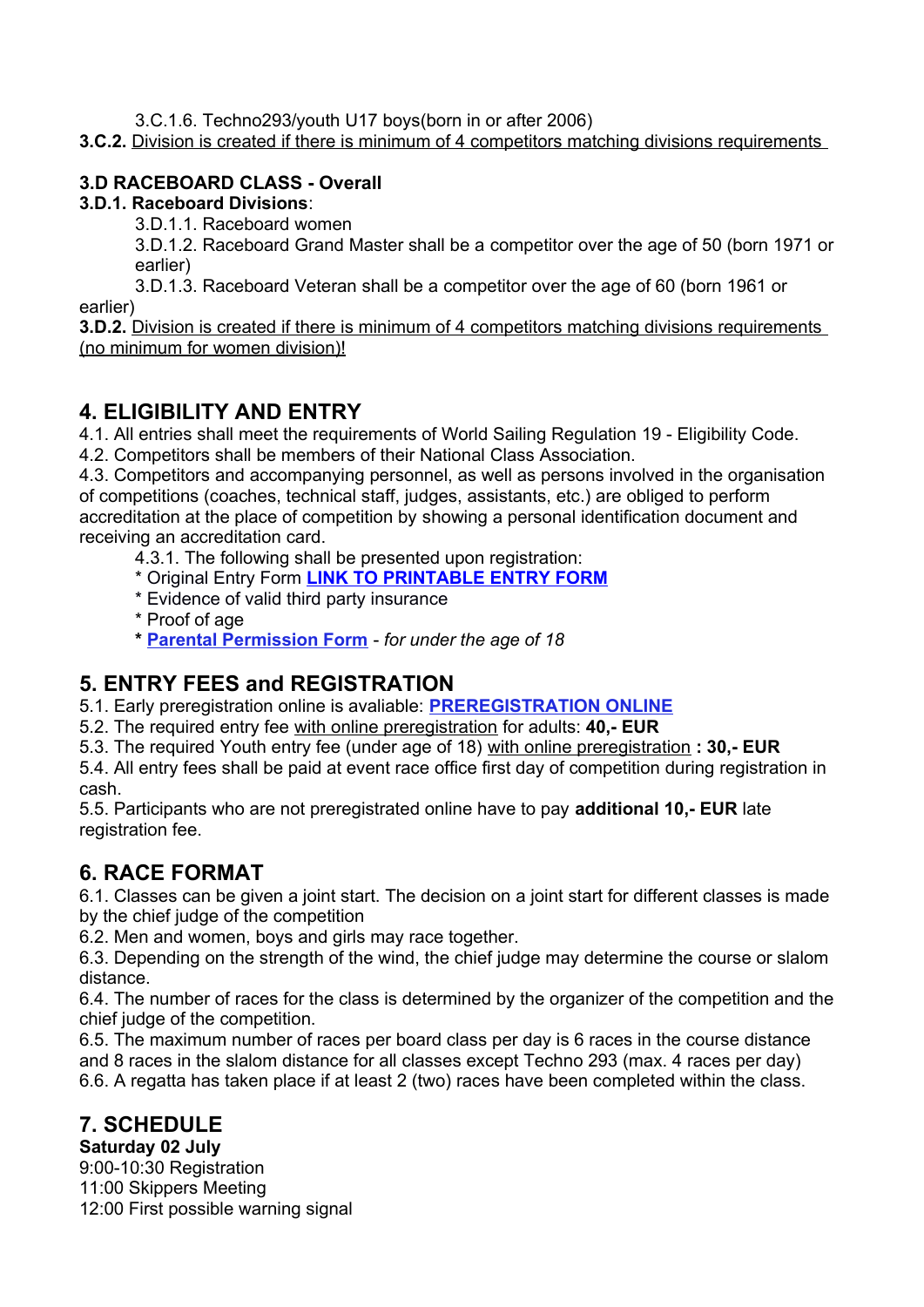#### **Sunday 03 July**

10:00 Skippers Meeting 11:00-17:00 Racing 17:00 Last possible warning signal ASAP: Prize giving and cclosing of competition

## **8. EQUIPMENT & EQUIPMENT INSPECTION**

8.1. The judges can check the inventory during the whole competition without prior notice.

8.2. Windsurfing Sail Numbers. WCR Appendix G applies.

8.3. Each participant is responsible for the compliance of his / her inventory with the cash register rules.

8.4. **IQfoil (open) class** is open for all non IQfoil equipment. Participants with equipment other than IQfoil's class official equipment may start in the IQfoil OPEN class, but not exceeding the equipment size and parameters specified for the respective iQfoil age division. The maximum width of the board for all age divisions in this class is up to 100 cm.

## **9. SAILING INSTRUCTIONS**

The sailing instructions (SI's) will be available at the event.

## **10. COURSES**

Courses will be as described in the sailing instructions.

## **11. PROTEST COMMITTEE**

A Protest Committee will be appointed in accordance with WCR 91(a).

## **12. SCORING and DISCARDS**

12.1. Scoring will be according to the WCR/KRR Appendix A, using the Low Points Scoring System, except discards.

12.2 Discards will be made in folowing order:

1-3 races: 0 discards

4-6 races: 1 discard

7-10 races: 2 discards

11+ races: 3 discards

## **13. COACHES & SUPPORT BOATS**

Coaches and support boats shall be registered with the organiser. Support boat drivers shall have a valid boat licence and third party liability insurance. These documents must be presented when registering the boat for the competition.

## **14. SAFETY**

14.1. Support boat crew members, and, competitors, shall wear a personal flotation device that shall conform to the minimum standard of ISO 12402-5 (level 50). All foil classes shall wear impact vest and helmet.

14.2. Competitors under age of 18 years must wear a personal flotation device described in 14.1. all the time.

14.3. Rule 3 of the WCR states: "The responsibility for a board's decision to participate in a race or to continue to race is hers alone." Sailing is by its nature an unpredictable sport and therefore inherently involves an element of risk. By taking part in the event, each competitor agrees and acknowledges that:

14.4. They are aware of the inherent element of risk involved in the sport and accept responsibility for the exposure of themselves and their board to such inherent risk whilst taking part in the event;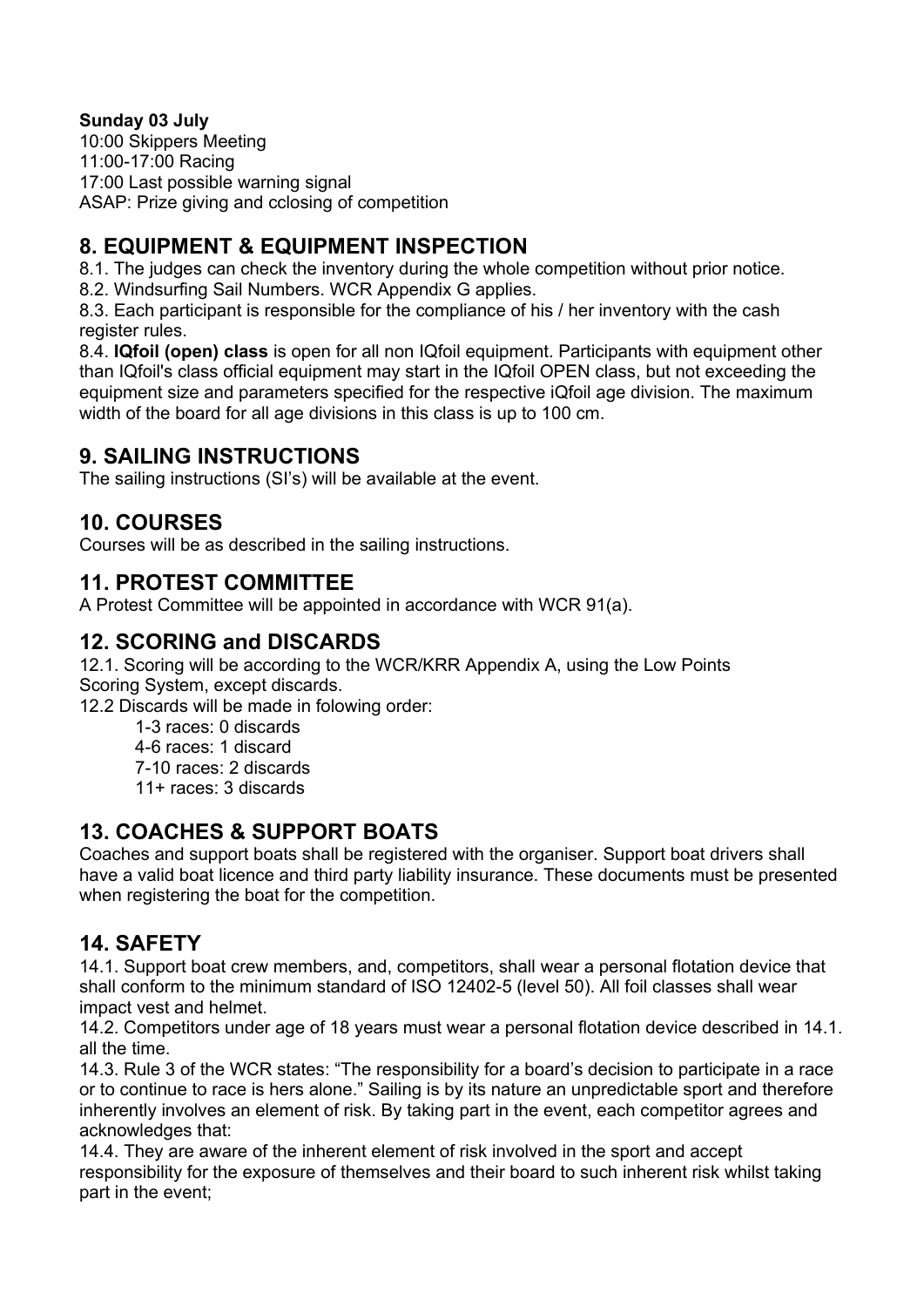14.5. They are responsible for the safety of themselves, their board and their other property whether afloat or ashore;

14.6. They accept responsibility for any injury, damage or loss to the extent caused by their own actions or omissions;

14.7. Their board and other equipment is in good order, equipped to sail in the event and they are fit to participate;

14.8. The provision of a race management team, patrol boats and other officials and volunteers by the race organizer does not relieve them of their own responsibilities;

14.9. The provision of patrol boat cover is limited to such assistance, particularly in extreme weather conditions, as can be practically provided in the circumstances;

14.10. The fact that the Race Committee conducts inspections, or not, of a board does not reduce the responsibilities of each competitor set out in this Notice of Race.

## **15. PRIZES**

15.1 The winners in each class and division will be awarded the title of winner of the "Baltic Cup windsurfing 2022" Latvia stage. The winners of the class and division will be awarded a diploma and a cup or a diploma and a medal. Second and third place winners will be awarded a medal and a diploma. The winners of the classes and divisions can be awarded prizes.

## **16. OFFICIAL CEREMONIES**

Competitors are requested to attend the event's social functions; however, the organising authority may refuse entry to those whose standard of attire is not commensurate with the occasion. **Prize winners may forfeit prizes for non attendance at the prize giving ceremony.**

## **17. DISCLAIMER OF LIABILITY**

17.1. The participant or the participant's legal representatives (in case a minor is applied for participation in the competition) are aware of the risks related to the specific competition and the specifics of water sports. The participant or the participant's legal representatives are responsible for their health, safety, equipment and offense to third parties (in case a minor is applied for participation in the competition).

17.2. The organizer of the competition, judges, or other persons or legal entities related to the course and organization of the competition, including representatives, sponsors, etc. are not responsible for damage to inventory or property, as well as losses or injuries that have occurred on the water or ashore, during the competition or outside the competition process. Participating in this event, supporting it and participating in each race is the sole decision and responsibility of each sailor.

## **18. INSURANCE**

Each participating competitor/support boat driver shall be insured with valid third party liability insurance.

## **19. RIGHT TO USE NAME AND LIKENESS**

In registering for the event, competitors automatically grant to the Organising Authority the right in perpetuity to make, use and show from time to time at their discretion, any motion pictures, still pictures and live, taped or filmed television and other reproduction of them, taken during the period of the event, for the said Event as defined in the Notice of Race and Sailing Instructions in which he/she participates without compensation.

## **20. FURTHER INFORMATION**

20.1 Registration will be in the race office at the race venue.